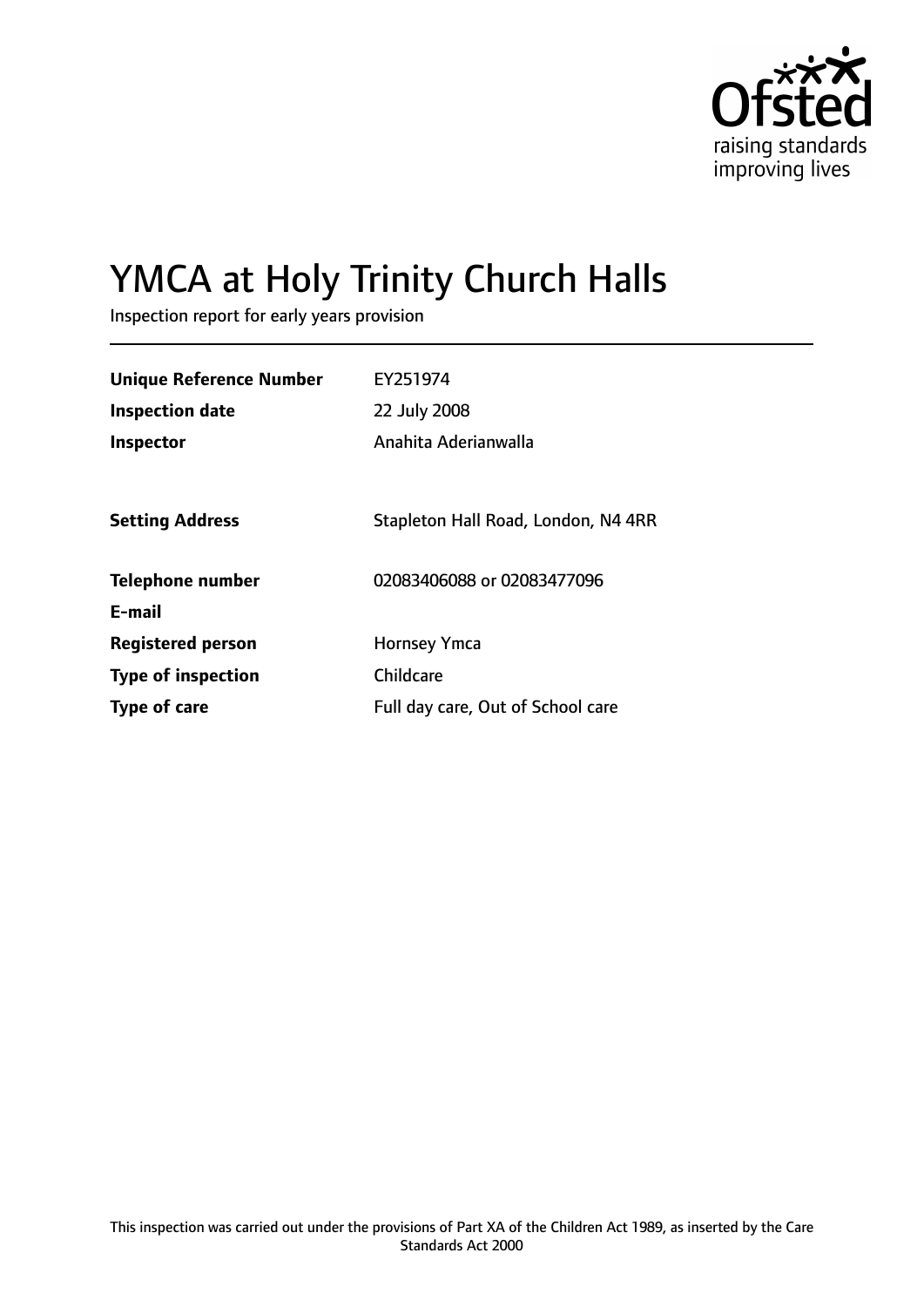## **ABOUT THIS INSPECTION**

The purpose of this inspection is to assure government, parents and the public of the quality of childcare and, if applicable, of nursery education. The inspection was carried out under Part XA Children Act 1989 as introduced by the Care Standards Act 2000 and, where nursery education is provided, under Schedule 26 of the School Standards and Framework Act 1998.

This report details the main strengths and any areas for improvement identified during the inspection. The judgements included in the report are made in relation to the outcomes for children set out in the Children Act 2004; the National Standards for under 8s day care and childminding; and, where nursery education is provided, the *Curriculum guidance for the foundation stage.*

The report includes information on any complaints about the childcare provision which Ofsted has received since the last inspection or registration or 1 April 2004 whichever is the later.

## **The key inspection judgements and what they mean**

*Outstanding: this aspect of the provision is of exceptionally high quality Good: this aspect of the provision is strong Satisfactory: this aspect of the provision is sound Inadequate: this aspect of the provision is not good enough*

For more information about early years inspections, please see the booklet *Are you ready for your inspection?* which is available from Ofsted's website: *www.ofsted.gov.uk.*

# **THE QUALITY AND STANDARDS OF THE CARE**

On the basis of the evidence collected on this inspection:

The quality and standards of the care are good. The registered person meets the National Standards for under 8s day care and childminding.

## **WHAT SORT OF SETTING IS IT?**

YMCA at Holy Trinity Church Halls was registered in 2003. Children aged under 5 years have access to the Club room, which has it's own separate entrance from Granville Road. The out of school care operates from the Community hall, which children access via the main entrance. Both areas have attached kitchens and toilet facilities. The out of school mainly serves the children from St Aiden's School, who also have access to the school's playground. The nursery is open all year round five days a week from 08.00 to 16.30 and the out of school care is open five days a week during term-time from 15.00 to 18.15. The breakfast club's operation is subject to demand. Currently the number of children in the nursery is 12 and the number of children in the out of school club is 15. All staff members, including the managers working directly with the children have the relevant early years qualifications and experience.

## **THE EFFECTIVENESS OF THE PROVISION**

## **Helping children to be healthy**

The provision is good.

Children in the nursery and after school club are effectively protected from cross-contamination as staff follow sensible procedures to maintain the health of all. Tables are wiped down with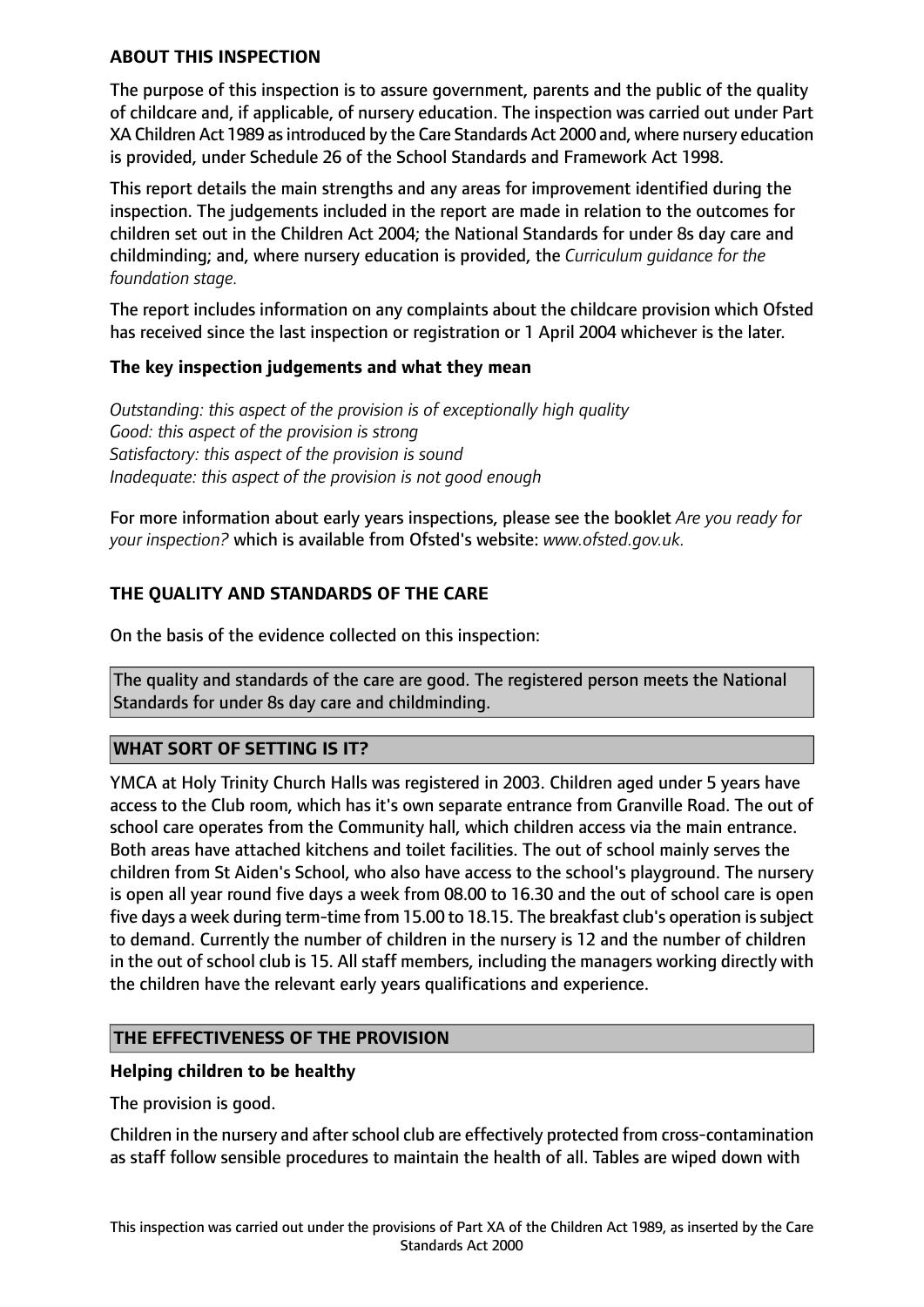anti-bacterial spray before and after snack time and staff members wash their hands before preparing food. This helps to reduce the spread of bacteria. Children also follow good personal hygiene routines. They wash their hands before eating and after visiting the toilet. Children do not attend the setting when they are sick, and parents are aware of the procedures and polices of the nursery and after school club. This helps to prevent the spread of infection.

Records are kept detailing children'sindividual health, dietary and medical needsin the nursery and after school club. There are systems in place, for administration of medicine and the precise recording of accidents ensures that children receive appropriate care in the nursery and after school club. However one entry, in the medication book was not signed by a parent, and this compromises safety for this child. Staff share relevant information with parents and the school where they collect the after school club children, so that consistency of care is achieved.

Children's dietary needs are met as the setting records any allergies or special requirements. Staff are aware of children's individual needs and seek to ensure that children only receive food and drink that is safe and suitable. The nursery provides toast and fruit for snack time, and children bring in a packed lunch; and the after school club provide a light snack. Children enjoy pasta, sandwiches, cheese on toast and a selection of fresh fruit and vegetables. Water is available throughout the day. As a result, children help themselves to drinks when they get thirsty.

Children in the nursery have access to physical play every day. They have hoops, and balls, and slides to play on, and often go out on short visits to the shops or library. Children who attend the after school club, have access to a large outside area where they have fun playing football, playing ball games and making up games with their friends. This encourages children to enjoy exercise and promotes their physical development.

# **Protecting children from harm or neglect and helping them stay safe**

The provision is good.

Children in the nursery feel confident and are kept safe. The nursery building is secure as there is an entry phone system and all external doors are locked. This ensures children are protected as staff authorise the admittance of any visitors. A good level of supervision also promotes children's safety as staff monitor their activities. This ensures that children do not leave the setting unaccompanied and also reduces the potential for accidental injury. Children are kept safe by the use of risk assessments. There are positive steps being taken to minimise hazards, such as, staff remind children not to run in the building, or climb on furniture, which otherwise could cause a child to trip.

The staff ensure the hall used for the out of school club is safe for children to use. Written risk assessments are used to identify hazards and help to ensure that the premises remain safe and secure. Staff complete daily checklists to ensure all areas are suitable for use and that all equipment is fit for purpose. Daily visual risk assessments are carried out and safety and maintenance issues are recorded and monitored. The outdoor area is well supervised to ensure no hazards obstruct play. Inside the hall, children play well and activities are well organised and children learn how to keep themselves safe as they play. Regular fire drills are completed. This helps children to become familiar with the evacuation plan should an emergency occur.

There is a clear and comprehensive child protection policy which is understood by all staff. This helps to safeguard children from potential future harm. Staff recognise the signs and symptoms of abuse and are clear about how to contact the Local Safeguarding Children Board.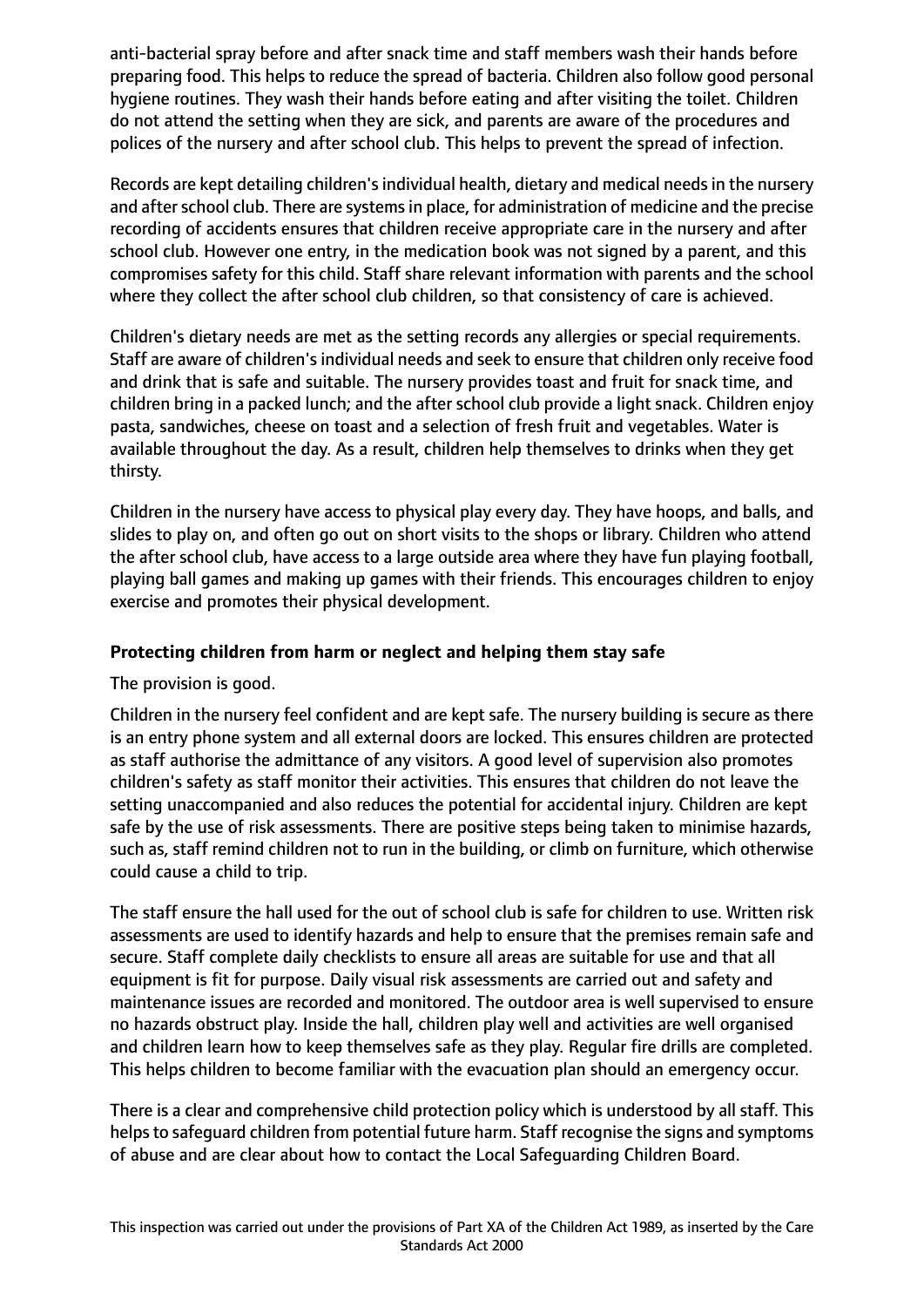# **Helping children achieve well and enjoy what they do**

The provision is good.

In the nursery, children are happy and content in the friendly setting. They communicate well with each other and have positive relationships with the staff. Children develop their self-confidence as staff listen to and value what they have to say. The relaxed atmosphere enables children to joke with staff and have fun as they read familiar stories like Handa's Surprise. This promotes children's social skills and sense of worth as staff treat them with respect. Children play well together, as they self select toys from the wide range of resources that are set out and then supported by staff as required. Staff reinforce this by praising their good behaviour and use of manners. Staff keep assessments of all children and planning is based around the children's interests.

In the out of school club, children enjoy physical activity as they access the outside area on a daily basis. Children relish the opportunity to run around and play in the fresh air, as staff supervise both outside and indoor areas during the after school session. Inside the setting, children happily settle down to craft activities, making up imaginary games or playing board games. There are further resources available such as dressing-up materials, jigsaws and books which children freely access. All children are actively engaged throughout their time in the setting. Consequently, they enjoy their time at the club and are happy to attend.

# **Helping children make a positive contribution**

The provision is good.

In the nursery, staff ensure that all children feel included and are treated with equal concern. As a result, quieter children are not overlooked as staff make sure that resources are accessed fairly. The setting provides resources that positively represent the wider community and all the children that attend. Children learn to respect diversity and celebrate different cultures and traditions. For example, children in the out of school club and nursery, celebrate festivals such as the Chinese New Year. Children in the out of school club with learning difficulties and/or disabilities are supported as staff work with the school and parents to meet each child's individual need.

Children in the nursery behave well. There is a clear behaviour management policy and staff skilfully use positive reinforcement to encourage good behaviour. Children respond well to praise and encouragement. In the out of school club, unwanted behaviour is dealt with effectively as children are reminded of the rules of the setting and are encouraged to consider the impact of their behaviour on others. As a result, they are developing an understanding of the consequences of their actions, for themselves and others.

Communication with parents is good. In the nursery, staff provide a broucher and newsletters which details the setting's activities, procedures and policies. Parents also have opportunities to discuss their child daily. Staff are approachable and take time to talk with parents informally at collection times.

In the out of school club, children benefit from the positive relationships as their welfare and safety are discussed with parents. For example, staff work with parents to ensure children only leave with an agreed adult. Arrangements for children to be collected by another relative or friend are formalised prior to collection. This safeguards children. Parents' views are valued and the setting provides opportunities for parents to communicate any comments or concerns. This is done on a daily basis through discussion and also through questionnaires.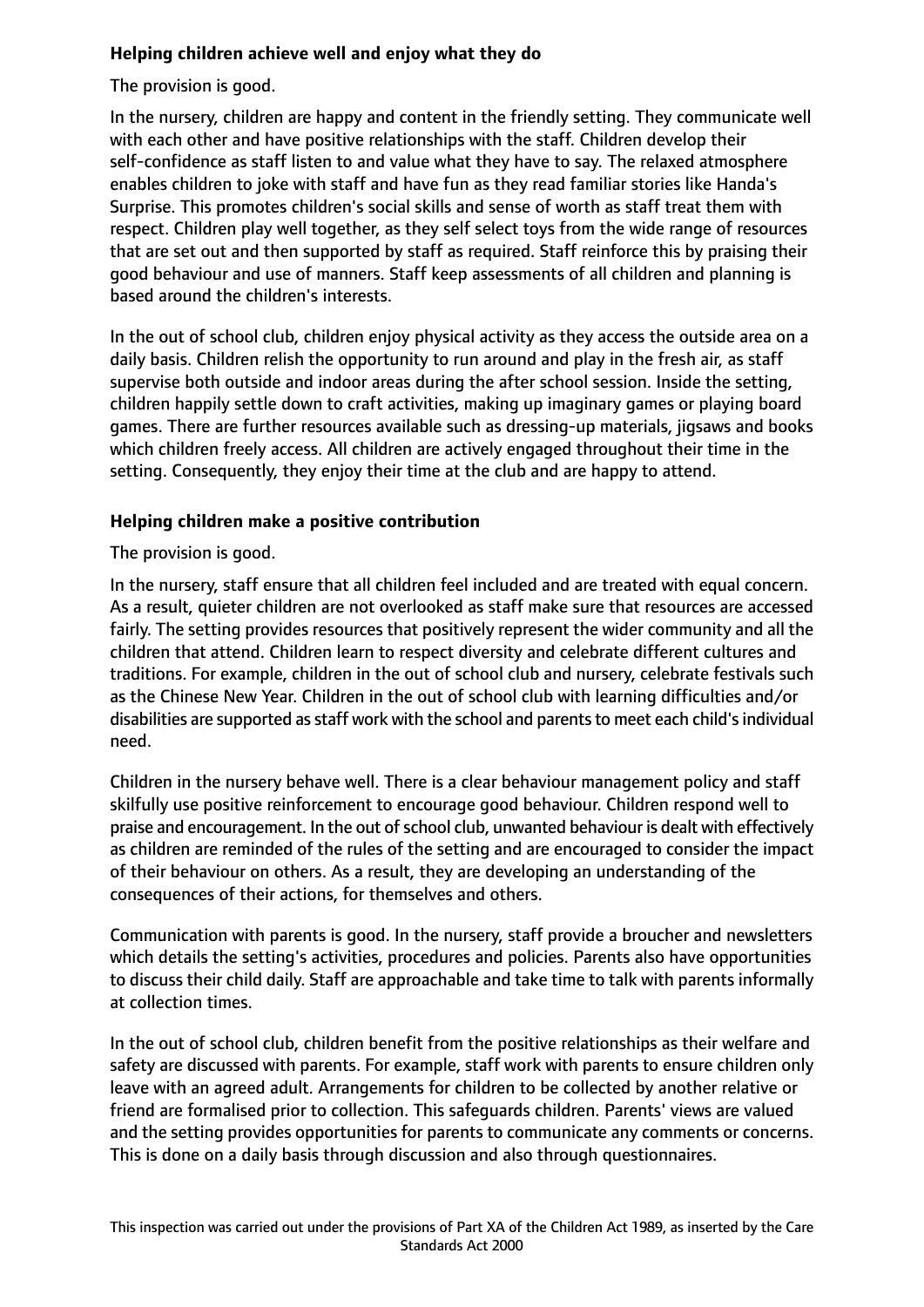## **Organisation**

The organisation is good.

In the nursery and after school club, all policies and procedures are well written and work effectively in practice to deliver good quality care. The setting has robust recruitment and vetting procedures which ensure that children are always supervised by experienced and qualified staff in the nursery and after school club. In the event of the manager's absence, the setting has suitable deputy managers' who are also qualified to the same level. This helps to guarantee that children receive care from well-qualified and experienced staff at all times.

Staff are encouraged to access additional training to increase their skills. Courses are discussed at staff meetings and staff have regular opportunities to attend. There is a formal appraisal system to assess staff performance and identify areas of strength and weakness. This allows the newly inducted manager of the setting to identify any additional training needs for nursery staff and after school staff.

Children's welfare and safety is safeguarded as staff are involved in direct work with children throughout the session. Ratios in the after school club and nursery are consistently maintained. All children's records and staff details are stored securely. Registers are well maintained in both the nursery and after school club. Details of any visitors to the setting are also clearly recorded. This helps to safeguard children. The management team, demonstrate a thorough understanding of the requirements and regulations relating to child care provision. Consequently, standards of care are in line with the current National Standards.

Overall the setting meets the needs of the range of children for whom they provide.

## **Improvements since the last inspection**

At the last inspection the setting was required to plan and provide activities and play opportunities to develop children's emotional, physical, social and intellectual capabilities; ensure records are maintained on site and are completed accurately including registers; ensure all fire exits are clear; take positive steps to make sure that hazards in relation to the cracked glass in the windows and the storage cupboard doors are minimised, to ensure children's safety and prevent accidents; improve hygiene standards in the kitchen, and provide soap in the toilets; ensure that anyone responsible for the preparation and handling of food is aware of and complies with, Environmental Health requirements; improve knowledge and understanding of the requirements set out in regulations and ensure staff have a secure understanding of the National Standards for Out of School care to support the needs of the children attending.

Significant improvements have been made. There is now clear planning in place to ensure children have a range of stimulating and engaging activities on offer. Children choose to access a wide range of resources and are encouraged to take part in adult-led activities as well as engaging in their own play. Consequently, they spend their time playing happily and communicating positively. Steps have been taken to ensure the staff handling food comply with the Environmental Health requirements and good health of children is promoted by providing soap for children and staff to wash their hands. In addition, the cracked windows and broken cupboards have been fixed. These improvements contribute to children's safety in the setting.